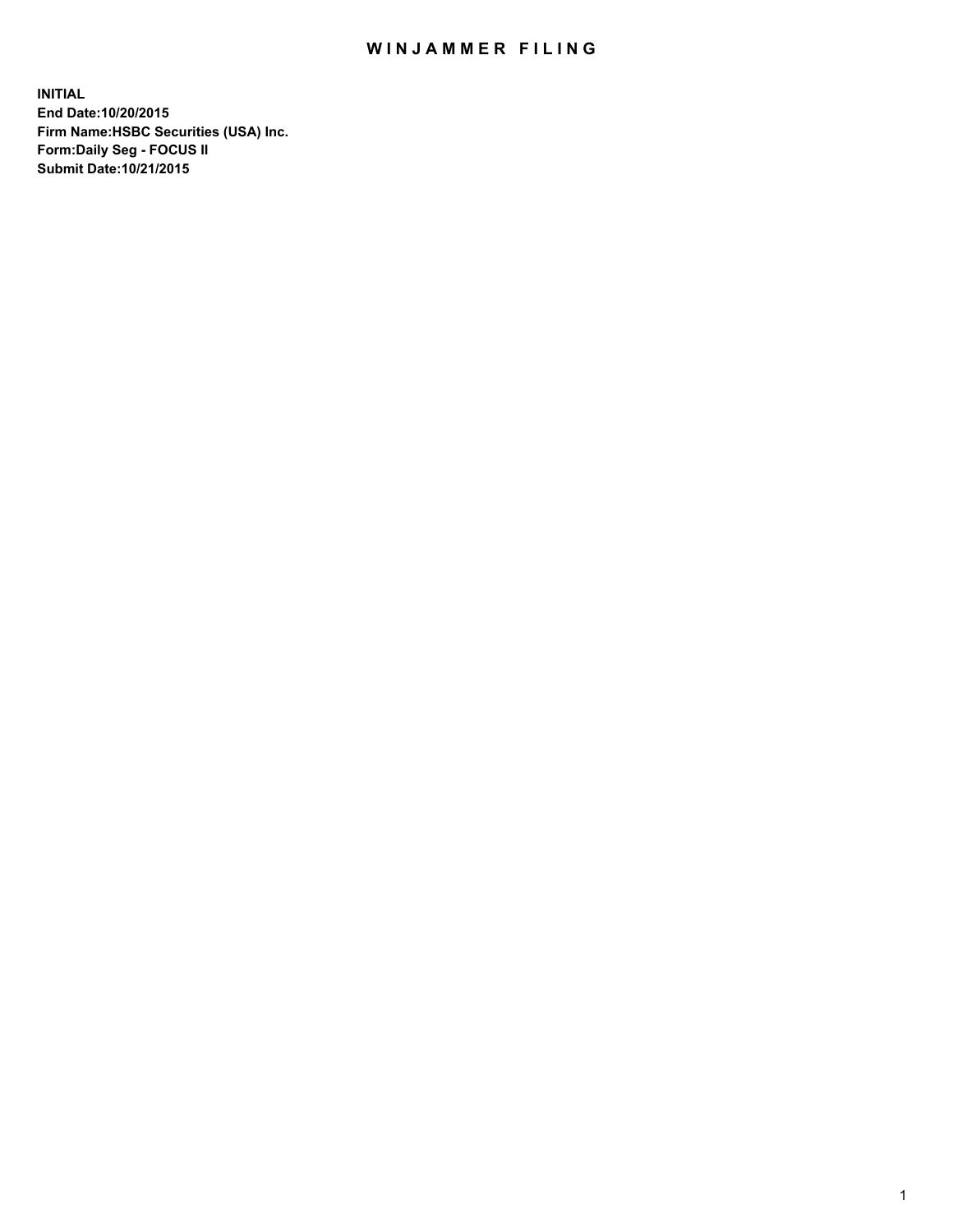## **INITIAL End Date:10/20/2015 Firm Name:HSBC Securities (USA) Inc. Form:Daily Seg - FOCUS II Submit Date:10/21/2015 Daily Segregation - Cover Page**

| Name of Company<br><b>Contact Name</b><br><b>Contact Phone Number</b><br><b>Contact Email Address</b>                                                                                                                                                                                                                         | <b>HSBC Securities (USA) Inc.</b><br><b>Steven Richardson</b><br>212-525-6445<br>steven.richardson@us.hsbc.com |
|-------------------------------------------------------------------------------------------------------------------------------------------------------------------------------------------------------------------------------------------------------------------------------------------------------------------------------|----------------------------------------------------------------------------------------------------------------|
| FCM's Customer Segregated Funds Residual Interest Target (choose one):<br>a. Minimum dollar amount: ; or<br>b. Minimum percentage of customer segregated funds required:% ; or<br>c. Dollar amount range between: and; or<br>d. Percentage range of customer segregated funds required between: % and %.                      | 110,000,000<br><u>0</u><br>0 <sub>0</sub><br>0 <sub>0</sub>                                                    |
| FCM's Customer Secured Amount Funds Residual Interest Target (choose one):<br>a. Minimum dollar amount: ; or<br>b. Minimum percentage of customer secured funds required:%; or<br>c. Dollar amount range between: and; or<br>d. Percentage range of customer secured funds required between:% and%.                           | 10,000,000<br>0 <sub>0</sub><br>0 <sub>0</sub>                                                                 |
| FCM's Cleared Swaps Customer Collateral Residual Interest Target (choose one):<br>a. Minimum dollar amount: ; or<br>b. Minimum percentage of cleared swaps customer collateral required:%; or<br>c. Dollar amount range between: and; or<br>d. Percentage range of cleared swaps customer collateral required between:% and%. | 90,000,000<br>0 <sub>0</sub><br>00                                                                             |

Attach supporting documents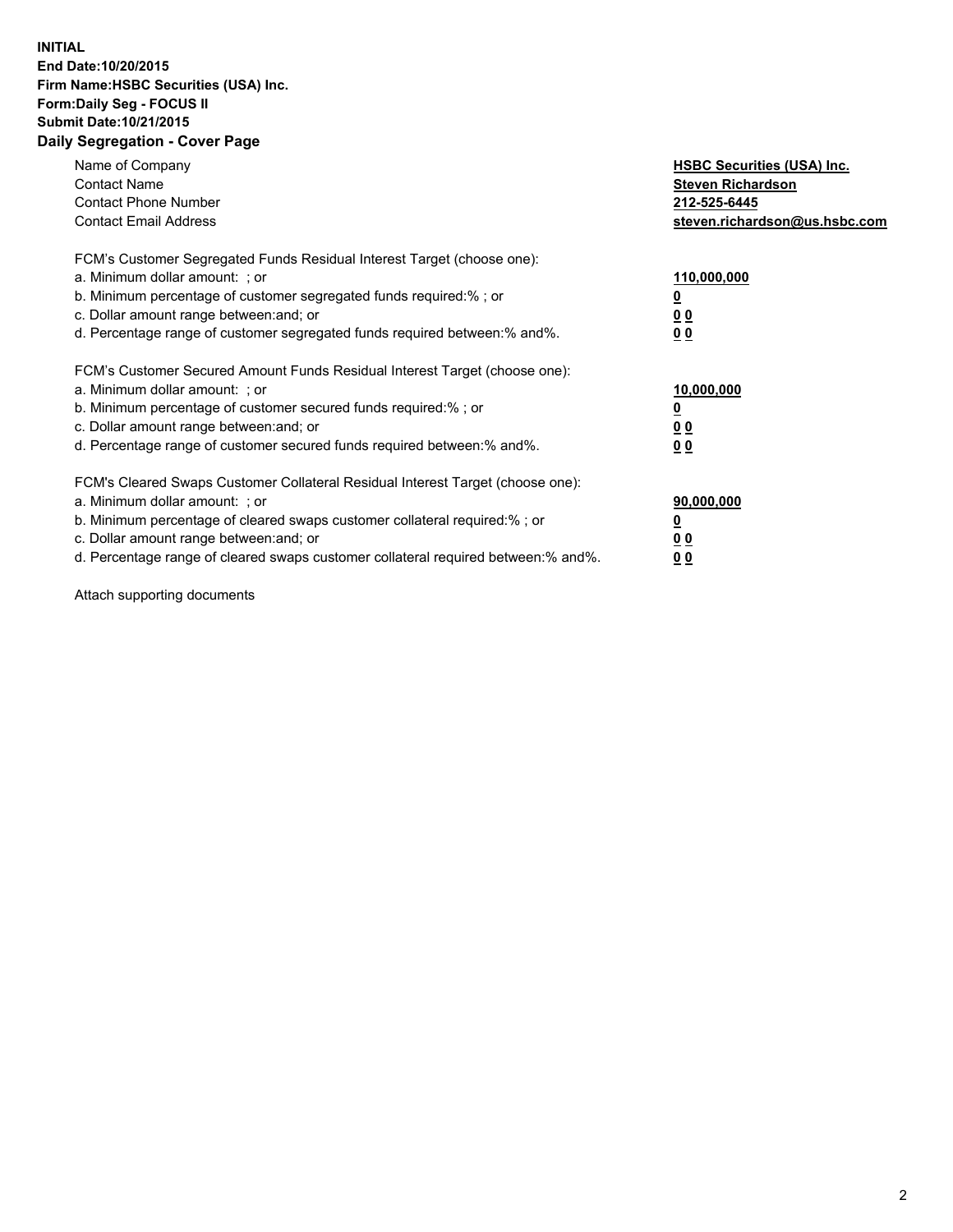**INITIAL End Date:10/20/2015 Firm Name:HSBC Securities (USA) Inc. Form:Daily Seg - FOCUS II Submit Date:10/21/2015 Daily Segregation - Secured Amounts**

## Foreign Futures and Foreign Options Secured Amounts Amount required to be set aside pursuant to law, rule or regulation of a foreign government or a rule of a self-regulatory organization authorized thereunder 1. Net ledger balance - Foreign Futures and Foreign Option Trading - All Customers A. Cash **72,140,777** [7315] B. Securities (at market) **109,848,561** [7317] 2. Net unrealized profit (loss) in open futures contracts traded on a foreign board of trade **-23,818,062** [7325] 3. Exchange traded options a. Market value of open option contracts purchased on a foreign board of trade **0** [7335] b. Market value of open contracts granted (sold) on a foreign board of trade **0** [7337] 4. Net equity (deficit) (add lines 1. 2. and 3.) **158,171,276** [7345] 5. Account liquidating to a deficit and account with a debit balances - gross amount **6,268,425** [7351] Less: amount offset by customer owned securities **-2,554,064** [7352] **3,714,361** [7354] 6. Amount required to be set aside as the secured amount - Net Liquidating Equity Method (add lines 4 and 5) 7. Greater of amount required to be set aside pursuant to foreign jurisdiction (above) or line 6. FUNDS DEPOSITED IN SEPARATE REGULATION 30.7 ACCOUNTS 1. Cash in banks A. Banks located in the United States **23,512,802** [7500] B. Other banks qualified under Regulation 30.7 **0** [7520] **23,512,802** [7530] 2. Securities A. In safekeeping with banks located in the United States **63,678,832** [7540] B. In safekeeping with other banks qualified under Regulation 30.7 **0** [7560] **63,678,832** [7570] 3. Equities with registered futures commission merchants A. Cash **0** [7580] B. Securities **0** [7590] C. Unrealized gain (loss) on open futures contracts **0** [7600] D. Value of long option contracts **0** [7610]

- 
- E. Value of short option contracts **0** [7615] **0** [7620]
- 4. Amounts held by clearing organizations of foreign boards of trade
	- A. Cash **0** [7640]
		-
	- C. Amount due to (from) clearing organization daily variation **0** [7660]
	- D. Value of long option contracts **0** [7670]
	- E. Value of short option contracts **0** [7675] **0** [7680]
- 5. Amounts held by members of foreign boards of trade
	-
	-
	- C. Unrealized gain (loss) on open futures contracts **-23,818,062** [7720]
	- D. Value of long option contracts **0** [7730]
	- E. Value of short option contracts **0** [7735] **138,819,738** [7740]
- 6. Amounts with other depositories designated by a foreign board of trade **0** [7760]
- 7. Segregated funds on hand **0** [7765]
- 8. Total funds in separate section 30.7 accounts **226,011,372** [7770]
- 9. Excess (deficiency) Set Aside for Secured Amount (subtract line 7 Secured Statement Page 1 from Line 8)
- 10. Management Target Amount for Excess funds in separate section 30.7 accounts **10,000,000** [7780]
- 11. Excess (deficiency) funds in separate 30.7 accounts over (under) Management Target **54,125,735** [7785]

**0** [7305]

**161,885,637** [7355]

**161,885,637** [7360]

B. Securities **0** [7650]

 A. Cash **116,468,071** [7700] B. Securities **46,169,729** [7710] **64,125,735** [7380]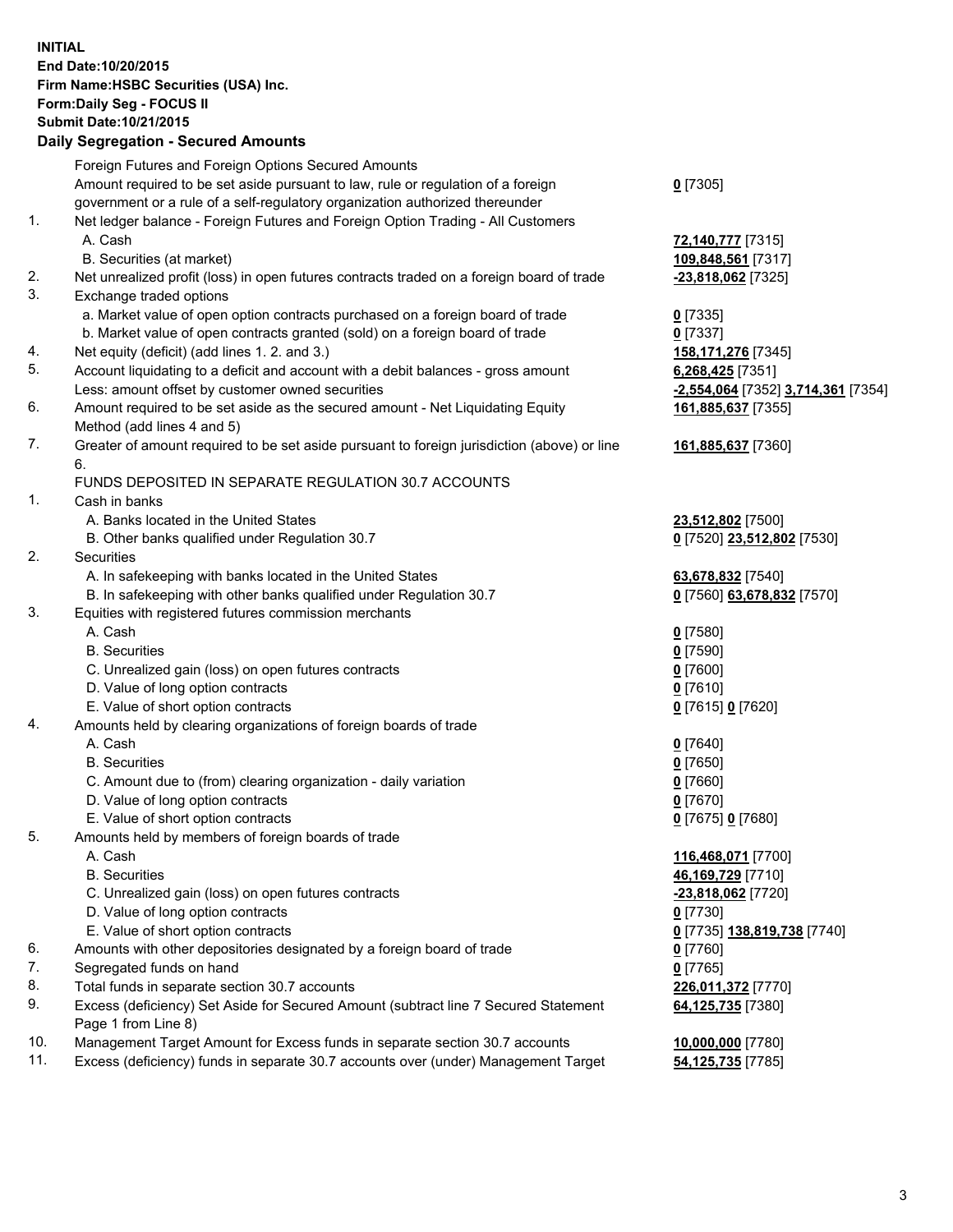**INITIAL End Date:10/20/2015 Firm Name:HSBC Securities (USA) Inc. Form:Daily Seg - FOCUS II Submit Date:10/21/2015 Daily Segregation - Segregation Statement** SEGREGATION REQUIREMENTS(Section 4d(2) of the CEAct) 1. Net ledger balance A. Cash **78,175,063** [7010] B. Securities (at market) **959,506,494** [7020] 2. Net unrealized profit (loss) in open futures contracts traded on a contract market **172,789,827** [7030] 3. Exchange traded options A. Add market value of open option contracts purchased on a contract market **141,280,546** [7032] B. Deduct market value of open option contracts granted (sold) on a contract market **-19,063,945** [7033] 4. Net equity (deficit) (add lines 1, 2 and 3) **1,332,687,985** [7040] 5. Accounts liquidating to a deficit and accounts with debit balances - gross amount **5,071,068** [7045] Less: amount offset by customer securities **-5,062,626** [7047] **8,442** [7050] 6. Amount required to be segregated (add lines 4 and 5) **1,332,696,427** [7060] FUNDS IN SEGREGATED ACCOUNTS 7. Deposited in segregated funds bank accounts A. Cash **47,695,958** [7070] B. Securities representing investments of customers' funds (at market) **0** [7080] C. Securities held for particular customers or option customers in lieu of cash (at market) **238,653,293** [7090] 8. Margins on deposit with derivatives clearing organizations of contract markets A. Cash **29,279,293** [7100] B. Securities representing investments of customers' funds (at market) **267,853,149** [7110] C. Securities held for particular customers or option customers in lieu of cash (at market) **720,853,201** [7120] 9. Net settlement from (to) derivatives clearing organizations of contract markets **-8,296,374** [7130] 10. Exchange traded options A. Value of open long option contracts **141,280,546** [7132] B. Value of open short option contracts **-19,063,945** [7133] 11. Net equities with other FCMs A. Net liquidating equity **52,945,022** [7140] B. Securities representing investments of customers' funds (at market) **0** [7160] C. Securities held for particular customers or option customers in lieu of cash (at market) **0** [7170] 12. Segregated funds on hand **0** [7150] 13. Total amount in segregation (add lines 7 through 12) **1,471,200,143** [7180] 14. Excess (deficiency) funds in segregation (subtract line 6 from line 13) **138,503,716** [7190] 15. Management Target Amount for Excess funds in segregation **110,000,000** [7194]

16. Excess (deficiency) funds in segregation over (under) Management Target Amount Excess

**28,503,716** [7198]